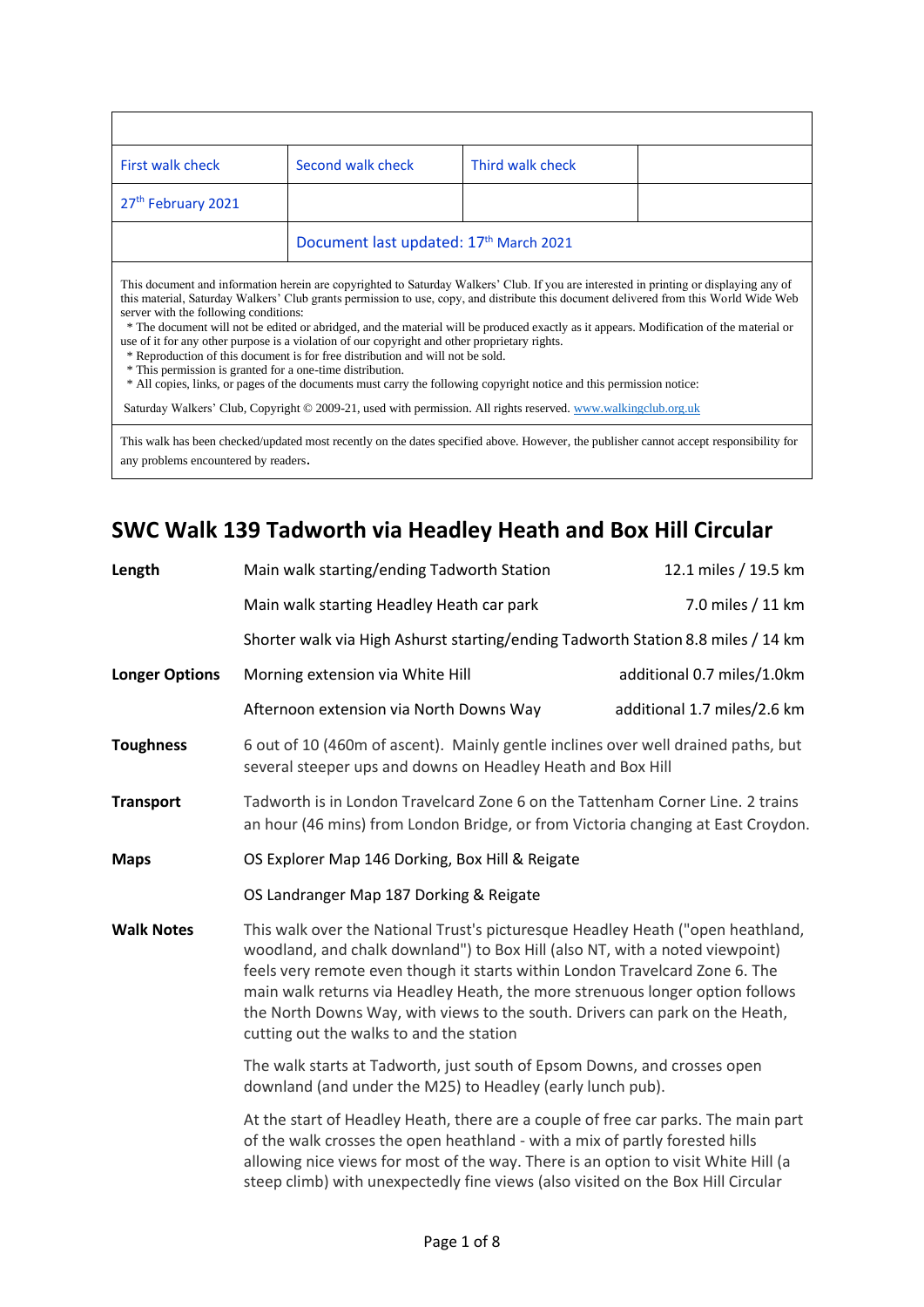|                      | Walk). Both routes join to head south onto Juniper Top (more views), before<br>following a gloomy forest track to the Box Hill viewpoint (NT cafe, car park), a<br>perfect (if often crowded) picnic spot. Then it's a short stretch of the North<br>Downs Way along the edge of the escarpment to the late lunch pub.                                                             |
|----------------------|------------------------------------------------------------------------------------------------------------------------------------------------------------------------------------------------------------------------------------------------------------------------------------------------------------------------------------------------------------------------------------|
|                      | After lunch there is a choice. The main walk returns across Headley Heath along<br>gentle forested paths, or there is a longer but more strenuous option along the<br>North Downs Way. There is a pub for tea 800m before the station.                                                                                                                                             |
| <b>Walk Options</b>  | The main walk starts from Tadworth Station KT20 5SP, car drivers can shorten the<br>walk by starting/ending in the NT car park at Headley Heath KT18 6NN.                                                                                                                                                                                                                          |
|                      | Via White Hill in the morning (Add 80m/250 feet of ascent, 0.7 miles/1km). Climb<br>up towards Stane Street (a Roman road) with far reaching views.                                                                                                                                                                                                                                |
|                      | Via North Downs Way afternoon. (Add 150m/450feet of ascent, 1.7 mile/2.7km)<br>This longer more strenuous option follows the North Downs Way along, down<br>and back up the edge of the North Downs escarpment (there are no rights of way<br>along the top of the hill), before re-crossing the M25 and heading back over<br>gentle Corporation of London land to the 'tea' pubs. |
| <b>Lunch and Tea</b> | The Cock Inn, Headley, 01372 377258. Open all day. Large pub with nice terrace.<br>Mains from £10. This is the early lunch pub after 3.3 km.                                                                                                                                                                                                                                       |
|                      | Box Hill NT Cafés. Two cafés, one take away, one sit down indoors, both busy and<br>mostly coffee and cake rather than hot meals, mid-way round the main walk.                                                                                                                                                                                                                     |
|                      | The Tree on Box Hill, 01737 845966 (was The Box). Large 'modern' pub with an<br>emphasis on food, beer garden, open all day. This is the late lunch pub after 12.8<br>km. (Well-placed for the Shorter walk via High Ashurst.)                                                                                                                                                     |
|                      | The Kiosk in Headley Heath's Car Park. This is a perfectly placed refreshment<br>option, coming after 14.9 km. Open 9-17.00 daily, in all but the worst weathers.                                                                                                                                                                                                                  |
|                      | The Chequers, Walton-on-the-Hill. A Young's pub, open all day with food all day,<br>about 2.0 km before the station.                                                                                                                                                                                                                                                               |
|                      | The Blue Ball, Walton-on-the-Hill. Large food pub on a village green, about 1.3 km<br>before the station.                                                                                                                                                                                                                                                                          |
|                      | The Bell, Walton-on-the-Hill. Nice old fashioned small pub 800m before the<br>station. Open from 5.30 weekdays, all day weekends.                                                                                                                                                                                                                                                  |
|                      | Right by Tadworth Station: A Fish & Chips, a Grill & Meze Bar and a Coffee House.                                                                                                                                                                                                                                                                                                  |
|                      |                                                                                                                                                                                                                                                                                                                                                                                    |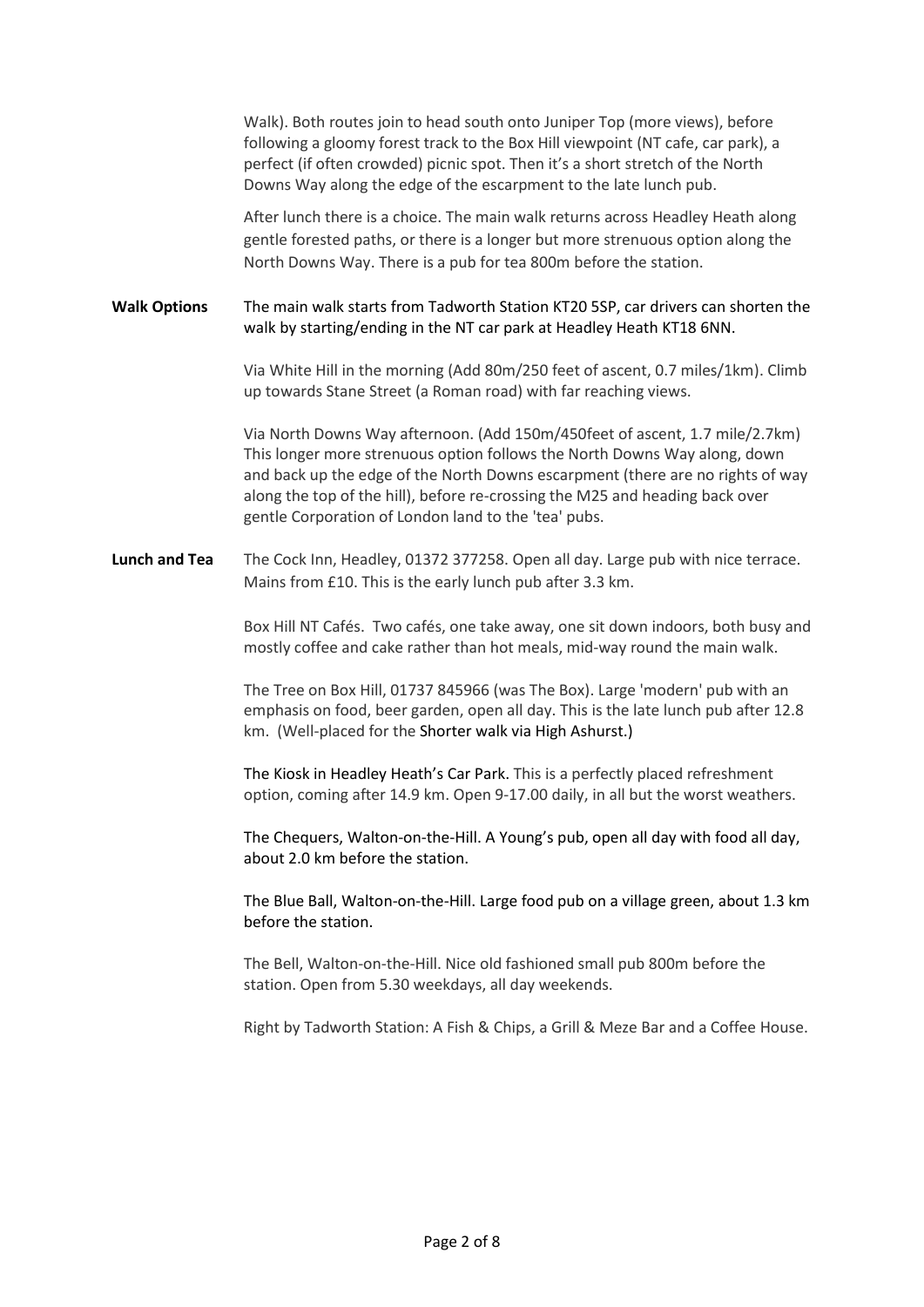## **WALK DIRECTIONS**

## **Main walk**

## *For the alterative start from Headley Heath car park see [16] below*

## **Tadworth Station to St Mary the Virgin (3.3Km)**

- 1. Coming off the platform where the London train arrives, walk up the steps to the road and turn left into The Avenue slightly uphill towards the shops. In 100m, continue in the same direction on Station Approach Road.
- 2. Just after Thai Cottage and just before a former Barclays Bank turn half right up a signposted tarmac footpath for 230m. Turn right on to The Avenue and in 30m turn left on to a track between houses.
- 3. In 85m the track splits into 4-ways, take the right most path, your direction 245deg initially, and in 60m fork right (290deg) and follow this path through wood for 250m with back gardens visible on your right (ignore ways off to the left).
- 4. As you emerge from the wood bear right to pass between a coal post and a white barrier in 50m, where you bear left, ignoring a first right turning footpath, and in 90m another one over a stile to the right. The path bends left then right and you continue in the same direction at a crosspaths. Eventually you come out on to Ebbisham Lane.
- 5. Turn left and almost immediately right into Hurst Road. Ignore a track on the right to The Cotton Mills but stay on the road gently downhill for 160m, fork left on to a bridleway to the left of the double metal gates for the Pony Club Ground.
- 6. Follow the bridleway downhill across between hedges, in 750m another path joins from the left and in further 240m you pass under the M25 in a concrete box tunnel.
- 7. Continue on the other side of the tunnel, ignore track to the left after 60m but after 220m fork half right at a three-way sign on a public footpath between fences your direction 260deg. In 320m you can see West London in the distance on the right (due N), here ignore footpaths to the left and right and enter the churchyard of St Mary The Virgin.

# **St Mary the Virgin to High Ashurst (2.2Km)**

- 8. In the churchyard, there is an unusual flint-built grotto containing the old font and using stone from when the church was rebuilt in 1850. Coming out of the church yard there is a small parking area, follow the driveway out to Church Lane where you turn left.
- 9. In 35m with the Cock Inn on your left (a possible early refreshment stop), turn half-right by the bus stop down a narrow footpath between hedges.
- 10. Follow this footpath, your direction 210deg, in 320m ignore a footpath on the left and in a further 125m emerge between houses onto Leech Lane.
- 11. Turn right along the road but where it turns left, instead of staying on this busy road with no footpath, go ahead into Tot Hill Lane. In 160m turn left into Tumber Street and go uphill back to Leech Lane, cross over with care and follow the gravel Crabtree Lane.
- 12. Ignore the signposted footpath on the left by an NT sign and stay on the car track for 120m. Turn right with the track between Broom House & Cottage on your left-hand side and Foxglove Cottage on the right and continue uphill on the now narrower, stony path to a gate 100m away to enter Headley Heath.

*The heath is a large area with many more paths on the ground than shown on any map. Stay on the main paths and use a compass if you have one.*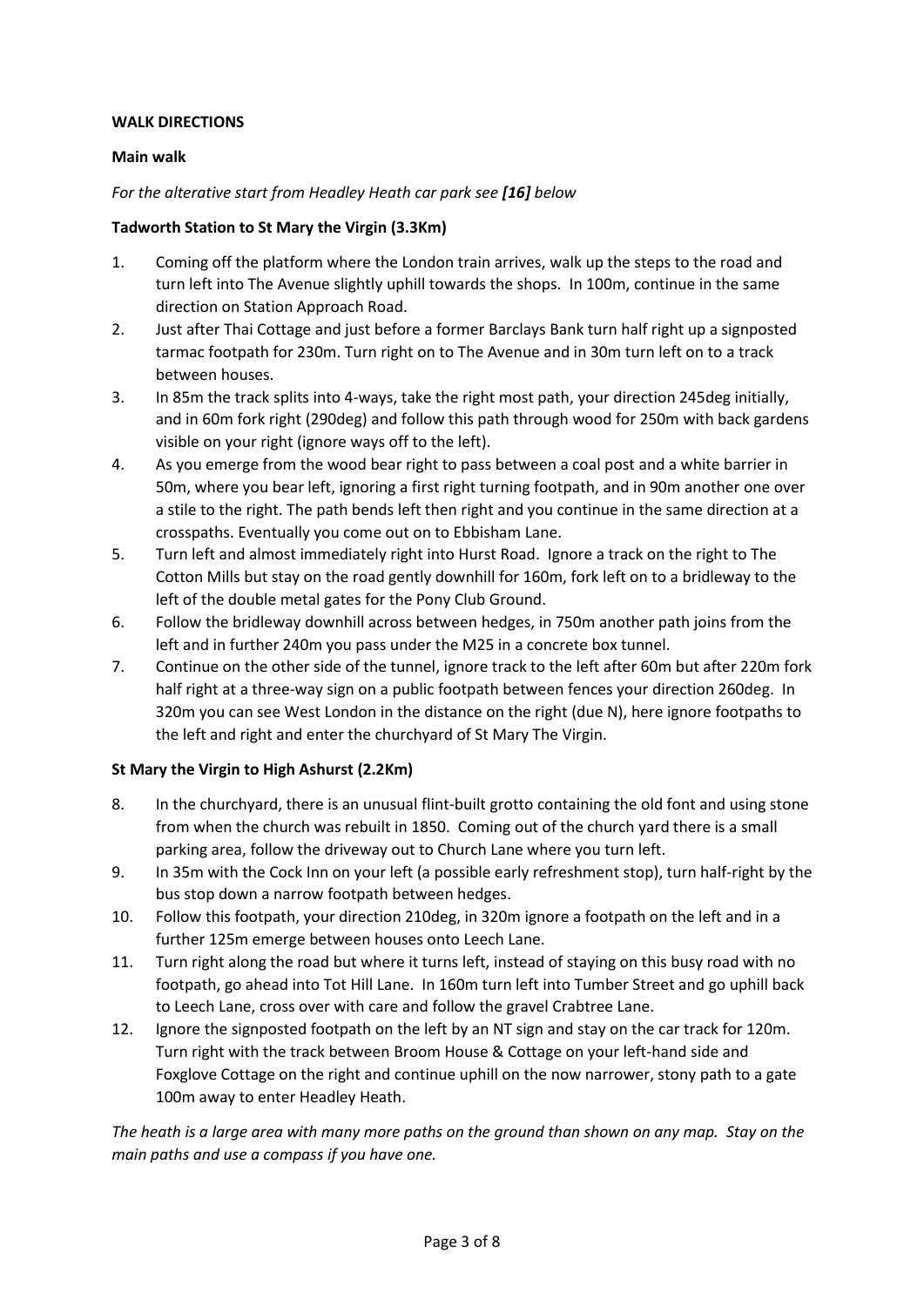- 13. In 60m **[!]** fork right along the minor path and in 20m ignore a path from the left, then fork left with a bridleway marker post, immediately crossing another path, to continue more or less in the initial direction across the heath (200 deg). The path goes through a dip and in 150m at the bottom crosses another track, then goes through another, minor dip, where a path joins from the left behind. You get to a more open area where it curves left and in 150m at an oblique 5-way junction you continue in the same direction on the main path.
- 14. In another 80m, at a 6-way junction at an edge by a drop into a valley and with a bench on the half left, you turn right to go down the second path on the right, a wide stony track with the drop on your left, your direction 260deg.
- 15. In 340m, at the bottom of the valley, ignore steps up on the right and then up on the left (signed 'walkers only') and in a further 30m curve left with the track, and in 50m, part-way around the curve, take a very steep narrow bridleway uphill with a fence on the right to a gate at the top *(Continue at [20] below.)*

# *Alterative start from Headley Heath car park KT18 6NN (1.3km)*

- 16. From the car park with the Kiosk on your right cross the open grass area your direction 270deg, in 120m go through a gate and continue following the main path gently downhill.
- 17. In 220 m curve left and right with main ignoring ways off, your direction now 240deg and in a further 350m by a line of trees turn half right joining a path coming in from the left. In 70m you come to a 6-way major path junction at the edge of a ridge, with a bench on the left.
- 18. Continue straight ahead to go down a wide stony track, your direction 260deg
- 19. In 340m, at the bottom of the valley, ignore steps up on the left (signed 'walkers only') and in a further 60m curve left with the track, part-way around the curve take very steep narrow path uphill with a fence on the right to gate at the top to join the main walk at **[20]** below*.*

### *For shortcut to the lunchtime pub see* **[52]** *below*

### *For a more strenuous alternative via White Hill see* **[54]** *below*

### **High Ashurst to Box Hill View Point (3.8km)**

- 20. Go through the gate and bear left immediately, ignoring a right turning path, but in 40m turn hard right through a wooden kissing gate to the left of a double wooden car gate (signed on the gatepost on the right as the 'Footpath to Mickleham') to continue along a car wide lane to the right of the former High Ashurst Outdoor Education Centre and follow the lane as it curves to the left around the Education Centre and begins to descend.
- 21. After 700m you come to T junction with the drive to Bellasis House on the left and take the footpath opposite uphill, your direction 250deg. In 60m, at the top of the rise, you come out into open farmland, stay on the track (soon on tarmac) and in 350m cross over a farm track, take the footpath opposite continuing in the same direction along the fence on the right.
- 22. In 80m you have some woods on the left, and in 120m bear left with the path into the wood and in a further 70m, just before another path joins from the left, you bear right. In 30m turn right at a T-junction and in 160m ignore a right turn downhill and go over a stile. In 230m you come out into the open at Juniper Bottom. Turn sharp left uphill.
- 23. Take the broad path up the open grass slope, your direction 135deg initially. In 470m, near the top of the open grass, take the right fork and enter the woods through a wooden gate.
- 24. Remain on this main gravel path, ignoring ways off, your direction generally 180deg. In 800m, take a right fork with a blue top post on your right and a tree with blue and yellow paint on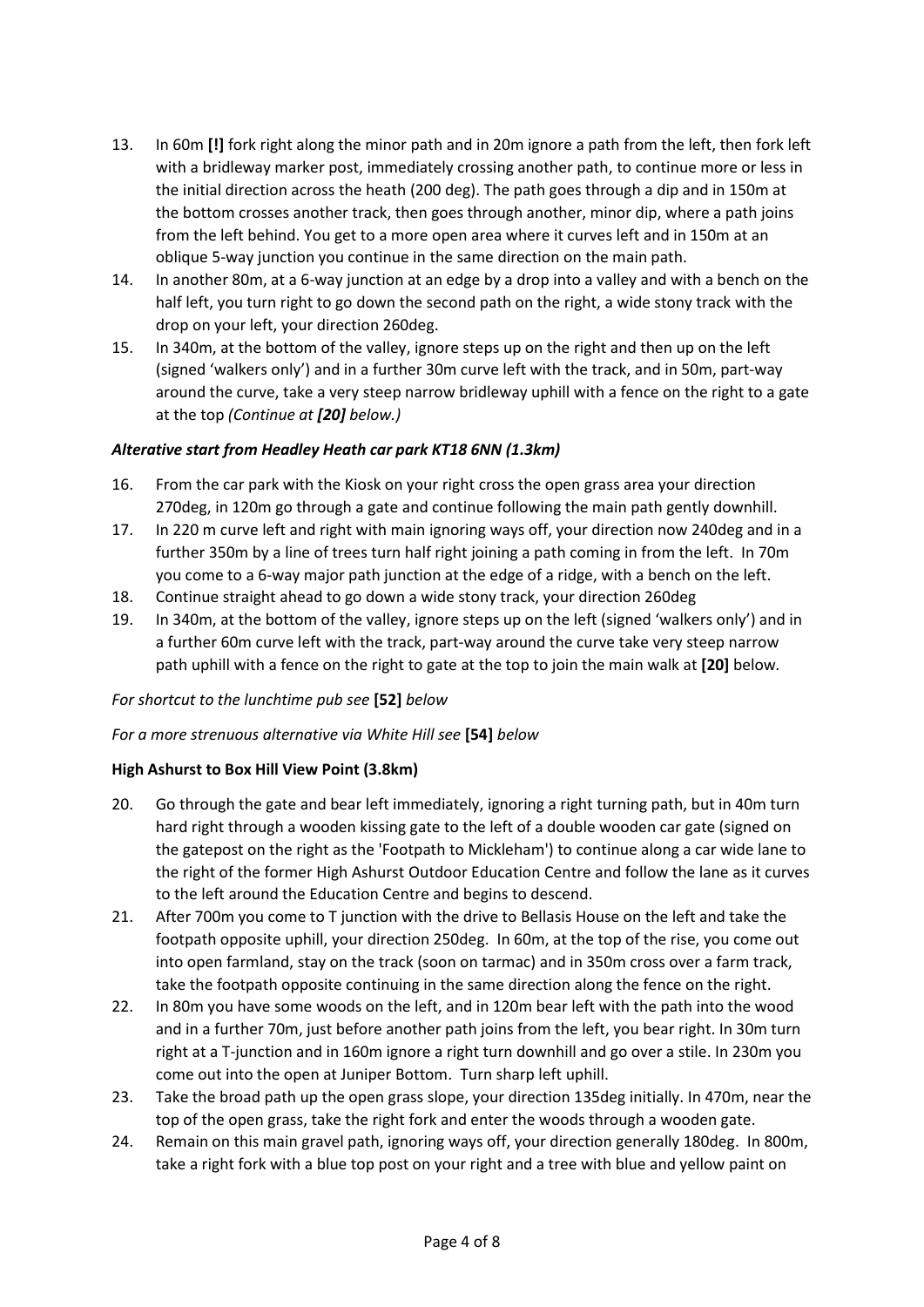your left. You soon cross a bridleway heading down to the right and immediately bear right on a second bridleway, on the level, your direction 250deg.

- 25. In 170 m at a 3-way junction, you veer left with the path your direction 240deg, ignoring a right turn. Remain on this path for 300m, with blue and yellow marks at intervals on trees marking the route, ignore ways off until you reach an open area (Donkey Green).
- 26. Follow the path into the open, passing just to the left of a prominent NT donation box and aim for a gap in the trees ahead your direction now 225deg*. (For the NT café follow the path through the main car park.*) Cross the open green and on the far side cross over Zig Zag Road and in 40m you come to the Box Hill View Point.

## **Box Hill View Point to "The Tree" pub (3.0km)**

- 27. From the view point turn left and follow the main path eastwards towards the woods, in 70m ignore a path forking left, this is the North Downs Way (NDW) and continue for 400m on open hillside with fine views along the valley below.
- 28. At the end of the open hillside and just before a gate into woods turn left uphill for 30m and turn right through a gate into the woods, now back on the NDW. In 75m ignore a left turn but in another 125m turn left. In 20m bear right with the path through a stepped dip and in another 20m go through another stepped dip to continue past a NDW marker post.
- 29. In 380m turn left with path up a flight of steps, at the top of the steps turn right with the path. In 400m follow the path as it curves to the right and descends a long flight of steps.
- 30. At the bottom of the steps turn sharp left to follow a bridleway uphill. In 220m by a signpost, fork right with the NDW.
- 31. In 340m, just past to a bench-with-views on the right, descend a short flight of steps to a Tjunction.

### *For a more strenuous but quieter and tarmac-free route, see [63] below.*

- 32. For the less strenuous route along a busy road, turn left uphill leaving the NDW. In 70m, a drive joins from the right. Follow the drive to the main road, cross over and turn right. In 180m you pass Ashurst Drive on your left.
- 33. In a further 400m you come to the late lunchtime pub 'The Tree'

# **"The Tree" pub to Headley Heath Kiosk (2.0km)**

### *For an alternative longer ending via the North Downs Way go to [68] below*

- 34. Otherwise turn left out of the pub, walk along Box Hill Road (best on the right-hand side at the end of the pavement) for 330m. Then turn left on a bridleway, also signed Boidier Hurst (but only visible on the back of the sign).
- 35. In 360m ignore the entrance to Boidier Hurst on the left and in a further 240 m enter Headley Heath through a gate to the right of a wooden field gate.
- 36. Ignore paths left and right just inside the fence and in 160m go straight on at a crosspaths, your direction 10deg. Remain on this wide bridleway for passing a pond on your left after 220m. Ignore paths on the right leading to a minor car park, but remain on the bridleway for a further 700m, until you come to the gate just before the main car park. Go through a gate to the right of a barrier and take the middle of three paths towards the car park and its refreshment kiosk at its far end (open 9.00-17.00 daily, weather permitting).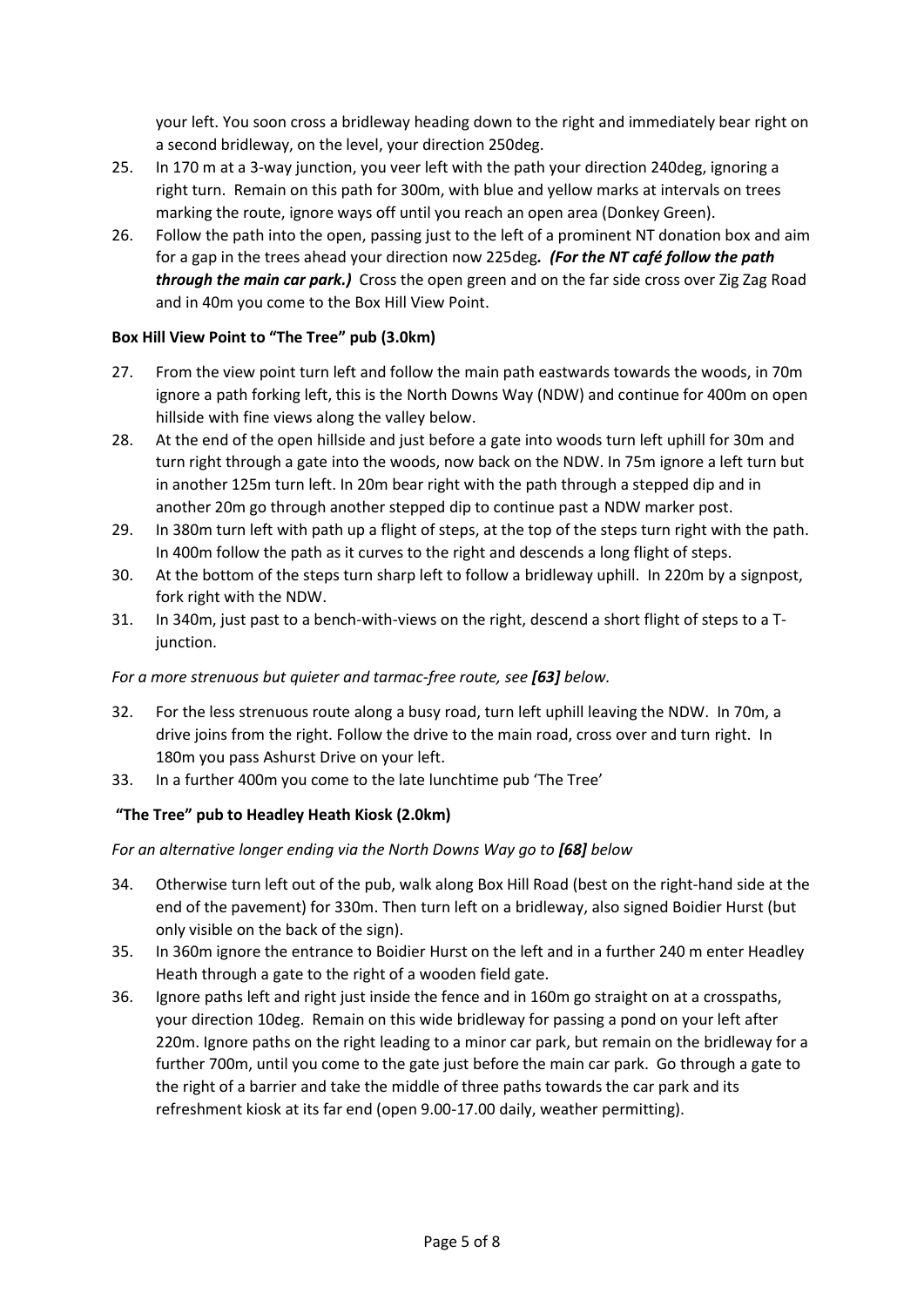# **Headley Heath Kiosk to Walton Mere Pond (3.45Km)**

- 37. Leave the car park in its far-left corner to the left of the kiosk and continue in the previous direction along a clear grassy path (300deg) and follow this as through the trees and bracken for 150m to then cross a path and continue along a faint path to a white house in 30m (Heath Lodge). At a T-junction with a car-wide track, turn right and in 80m cross Leech Lane with care.
- 38. Continue ahead on a gravel track and in 40m turn right along Nut Ash Lane. In 50m, at the T junction with Church Lane cross over on to a gravel track, turn left and in 50m follow the track to the right towards the house at the end of it (ignore a narrow footpath paralleling the road). Follow the path which has been diverted around the left-hand side of the house.
- 39. In 160m, ignore the more obvious left turn of the path and cross the stile on your right and turn left in a paddock to continue in the previous direction (80deg).
- 40. In 130 m cross a stile and in a further 30m go through a gap in the electric fence. Turn left onto a broad farm track.
- 41. In 140m just after a black farm building take the right fork with woods on your left. In 440m cross under the M25 motorway in a box tunnel.
- 42. On the other side of the tunnel in 70m the path divides, the left fork is a private farm track, take the right fork uphill, in 40m turn left with the path with a fence now on your right.
- 43. In 150m, by a two-arm sign, turn right over a stile into a field. Cross the field uphill towards a clump of trees on the brow of the field, your direction 100deg.
- 44. In 140m cross a stile and continue along a fence for another 130m, where you bend left with the fence. Cross another stile and follow the path to the next stile your direction now 55deg.
- 45. Cross this stile and go to the kissing gate where you turn right on to a narrow bridleway, follow this for 180m where is becomes Queens Close and in a further 75m you reach a Tjunction with Chequers Lane in Walton-on-the-Hill. The Chequers PH is 50m away to the right.
- 46. Turn left, follow the road round to the right past a car service garage, and in 80m turn right to cross the green on a tarmac path, then in 55m cross Beech Lane to go into St Peter's churchyard ahead. Follow the path round to the right of the church and continue on the path for 160m to reach Meadow Walk your direction 90deg.
- 47. Continue along Meadow Walk for 240m to reach Deans Lane where you turn left. In 70m where the road bears left continue onto the green on a tarmac footpath for 70m and then turn left along a grassy path with the Blue Ball PH away on your left. You reach a road junction by a restaurant on the left (Spaghetti Tree) and with Mere Pond across the road.

# **Walton Mere Pond to Tadworth Station (1.15Km)**

- 48. Cross over the main road and take the track to the right of the Mere Pond. In 40m, by a 'Withybed Corner' road sign, take the right fork and in 340m you come to The Bell, a possible refreshment stop before the station (it's 800m from the bar to the platform). Otherwise, turn right onto a path through the woods (signed 'Footpath to The Avenue').
- 49. Coming out of The Bell cross the parking area to take the path into the woods your direction 60deg (signed 'Footpath to The Avenue'). In 250m, you come the point where you entered these woods this morning.
- 50. Bear left between the houses and turn right at the road, which you cross, and in 30m fork left down the narrow path between houses.
- 51. Turn left on Station Approach and almost immediately turn right over the rail bridge with the old station building on you left hand side (Fish & Chips as well as The Bridge Grill & Meze Bar). Turn left (opposite the road is The Coffee House, open 8.00-18.00 Mon-Fri and 9.00-15.00 Sat) and follow the signs down the long ramp to the London-bound platform.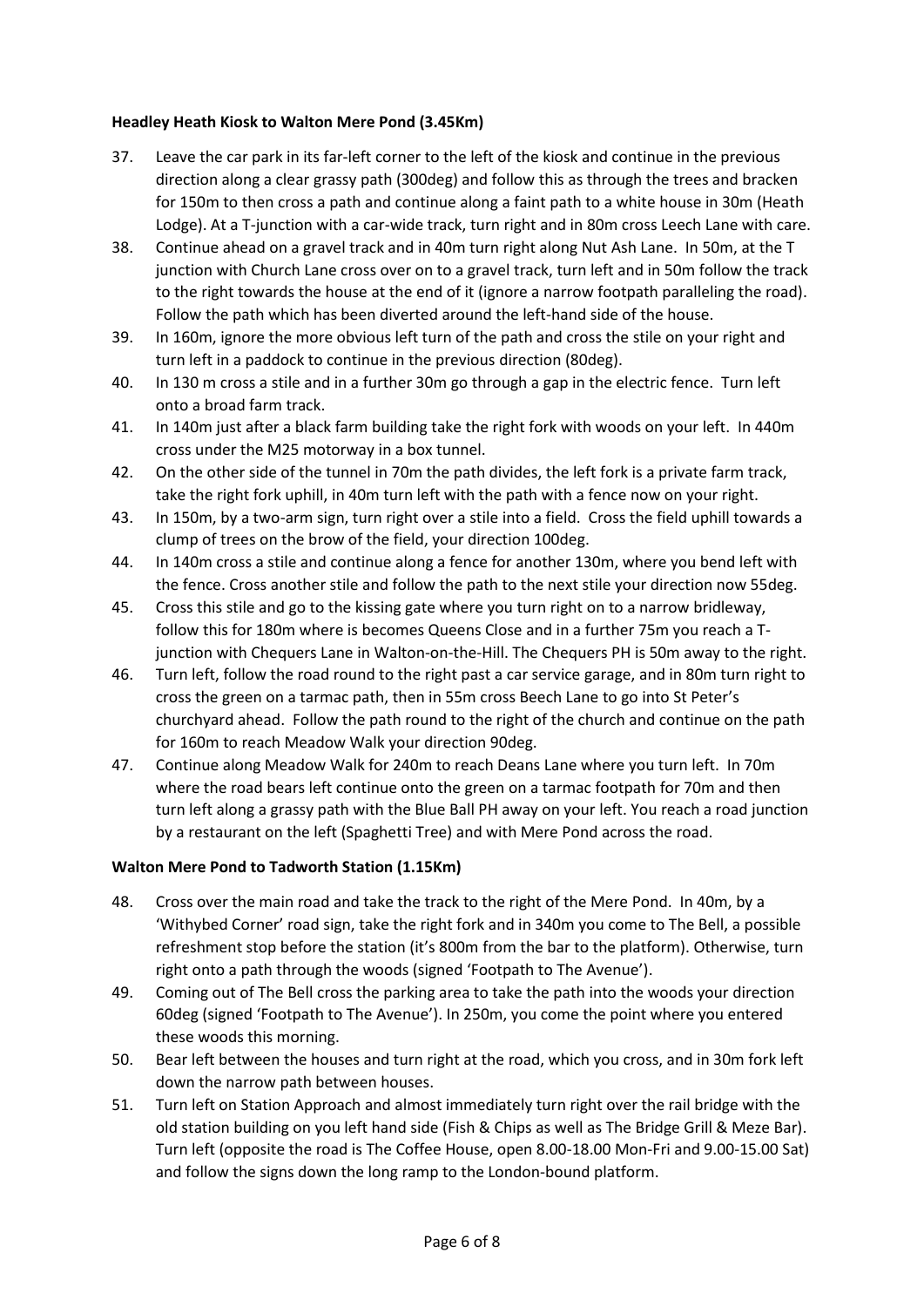# **Shorter walk via High Ashurst (A shortcut to the lunchtime pub)**

*This option saves about 5km and the steep ascent up to Box Hill.* 

- 52. Go through the gate, bear left, then turn left on the lane (your direction 170deg) for just over 1km to reach a small parking area on the left. In 25m take the left fork and follow this lane (Ashurst Drive) for 700m to the road.
- 53. At the main road, turn left and in 400m you come to "The Tree" pub on the left-hand side. Rejoin the main walk instructions at **[34]** above.

## **A more strenuous alternative from High Ashurst to Juniper Bottom via White Hill**

This option adds about 1 km and involves an additional climb and a steep descent.

- 54. Go through a wooden gate and in 15m, just before you reach the lane at High Ashurst Outdoor Education Centre, turn right by a post on to a bridleway. Follow the bridleway round to the left, where in 70m it diverts away from the lane and descends through woods and across a field with fences on both sides.
- 55. In 420m you emerge on Headley Lane with the flint Cockshot Cottage on you left hand side. At the road, turn left and then immediately right to take the bridleway very steeply uphill.
- 56. In 500m at a T-junction at the top of the hill, turn left on to a bridleway your direction 260deg. In 60m, emerge onto open ground with an NT sign for Mickelham Downs and an information board on you right hand side.
- 57. Continue straight on taking the left-most of the three parallel paths on the level open ground with Ranmore Church spire visible ahead on the horizon.
- 58. After 750m, you pass a bench on your right-hand side and in further 130m and about 50m before the end of the open area, turn left at an unsigned path crossing to enter the woods on a well-used footpath.
- 59. Follow the path though trees as it bends right and in 250m at an indistinct T-junction, turn left downhill. In 60m, by an old metal fence post bear right with the path and in 40m emerge into an open area with a bench on you right hand sided.
- 60. From the bench continue ahead following a much clearer, level path your direction 240deg. In 180m the path curves left and descends steeply downhill soon with steps.
- 61. Cross the road at the bottom, go through the NT White Hill parking area.
- 62. Take the main track, slightly uphill, into the woods and in 40m fork left through a wooden gate off going more steeply uphill. In 50m, the footpath emerges from the trees and in further 150m (your direction 130deg); it reaches the broad grass slope up Juniper Hill where you can re-join the main walk instructions at **[23]** above.

## **An alternative route to "The Tree" pub avoiding Box Hill Road**

- 63. Turn right downhill with the NDW, initially down a sunken path between trees. In 150m you emerge into the semi-open by a green-ringed marker post on the left and with a steep slope on the left (Brockham Hills on the OS map). In 50m you have fine views on the right down to a disused quarry and in 150m continue between trees again along a sunken path.
- 64. In 80m just before the trees discontinue on the left **[!]** by an unmarked and easy-to-miss crosspaths, you **[!]** turn left through a minor dip and then steeply up the wooded flank (i.e.: if you come to a large info panel on Brockham Lime Works, you have missed the turning!).
- 65. The prolonged ascent eventually loses its steepness and you walk parallel to some garden fences 25m away on the left. Ignore any faint paths off and you will come out in a clearing by a long bench-with-views on the right (towards Horley, Gatwick Airport and Crawley).